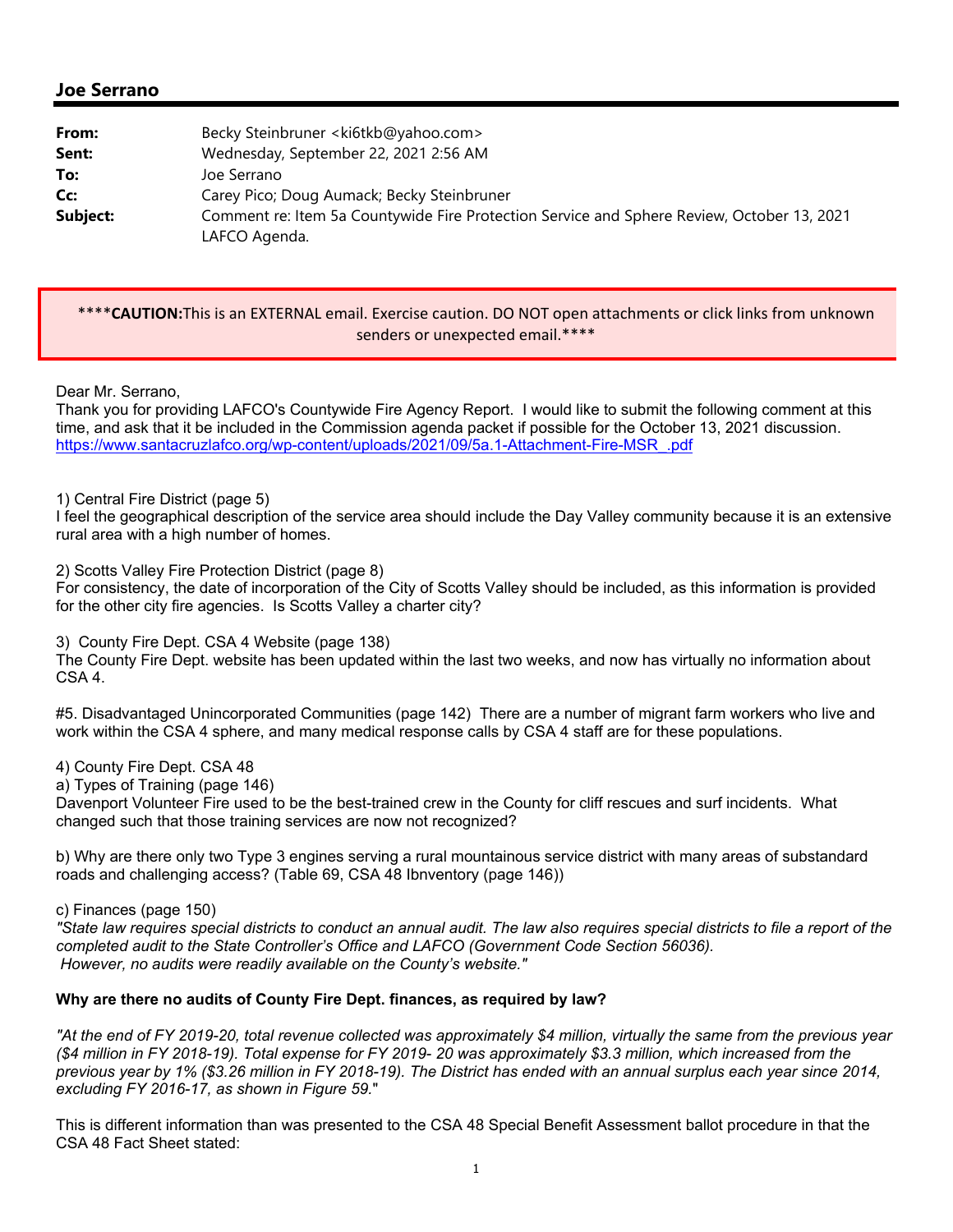*FACT: Without additional funds the County will be forced to close a fire station, resulting in slower 9*-*1*- *1 response times in many areas of rural Santa Cruz County.*  http://www.santacruzcountyfire.com/fdac/2019\_csa\_48\_fact\_sheet.pdf

**I feel there should be some discussion in the County Fire Dept. Sphere and Service Review regarding the Amador Agreement, and how that provides State funding for CAL FIRE emergency response within the State Responsibility Area (SRA) during fire season.**

**There should also be discussion of the CSA 48 Special Benefit Assessment fee approved in 2020:** *"If approved, this assessment would provide a higher level of fire protection and emergency response service by increasing the staffing levels to nationally recognized standards and provide for improved apparatus and equipment replacement. The assessment rate would result in an estimated increase of \$1,551,118 for fiscal year 2020-21 for County Service Area 48."*

## d) Public Meetings (page 153)

Notice of the Board of Supervisor meetings regarding discussions of CSA 48 fees and services provided are not placed on the County Fire Dept. website, and no notice is provided via mail or media advertisement. Doing so would improve County Fire Dept. / CAL FIRE transparency and accountability to the CSA 48 property owners & taxpayers.

For the past year, County Counsel and General Services Director have restricted public participation in all Fire Dept. Advisory Commission meetings to only three minutes each for items on the agenda and items not on the agenda, but only at the very beginning of the meeting. Members of the public are not allowed to speak at all thereafter, severely limiting informed public comment. This Draconian policy is meant to silence dissent and streamline meetings for convenience of staff, and needs to be changed.

## e) Website (page 154)

The website has been updated within the last two weeks and now provides zero information about the Special Benefit Assessment District fees, adjustments to those fees due to the CZU Lightning Complex Fire destroying 911 homes, or any information about an appeal process for this new tax passed in 2020 that is in addition to pre-existing CSA 48 fees.

Now, a property owner cannot look up their CSA 48 Special Benefit Assessment fees, and the only link to what gives the appearance of providing this information in the financial data sidebar is in fact merely a link to the County Assessor data base, but provides no information about CSA 48:

Home Page



**Furthermore, it is very disturbing to see a three-page description of County Fire Dept. that includes a warning that State Budget Cuts will require reduction of staffing during non-fire season paid full-time staffing from 3 to 2 and deferred vehicle replacement. These are precisely the issues that CSA 48 property owners were promised would not happen if the CSA 48 Special Benefit Assessment were** 

**passed**. http://www.santacruzcountyfire.com/front\_page/csa48\_tbwb\_public\_ed.pdf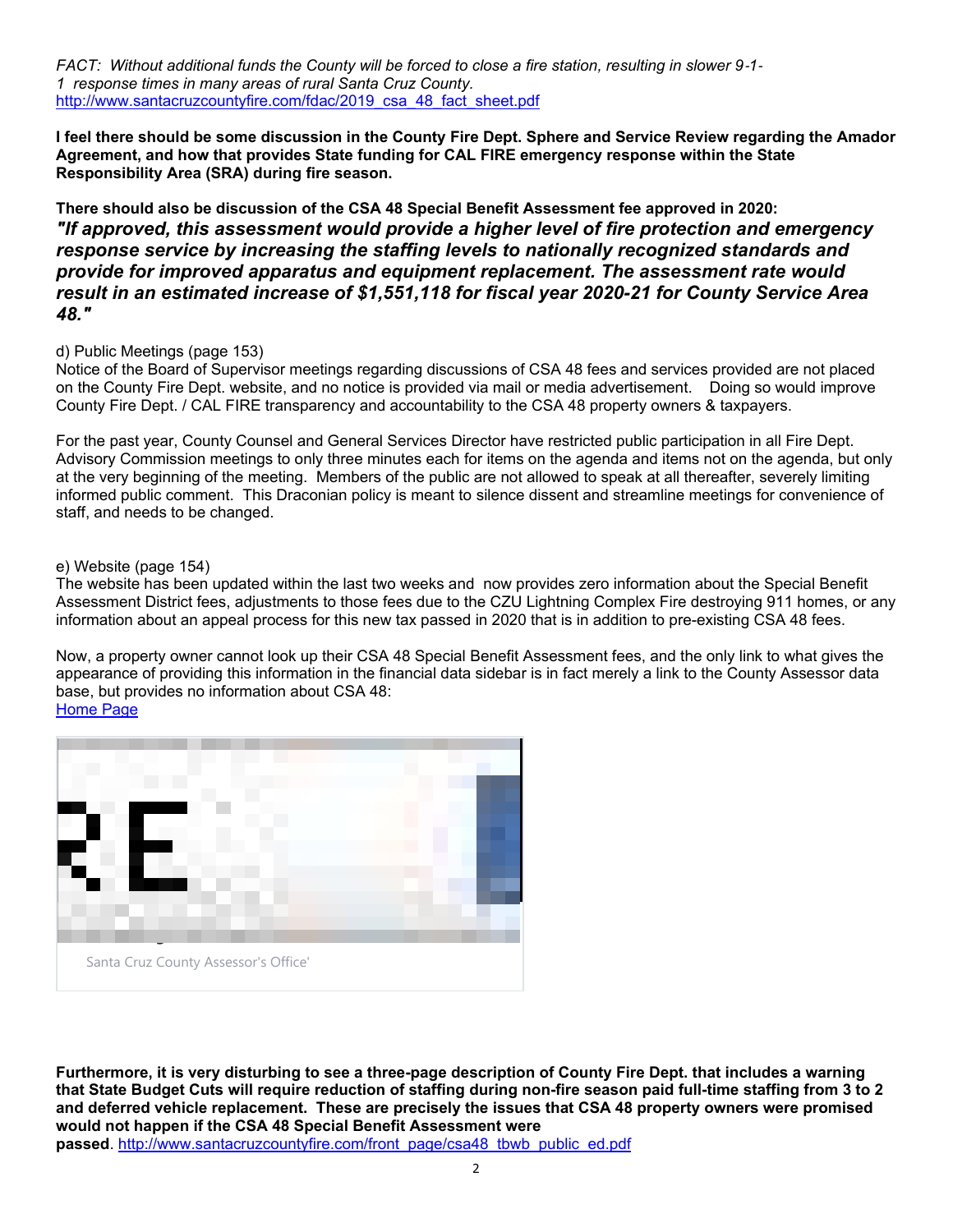The only News Release is a 2016 announcement of Chief Ian Larkin's appointment as County Fire Chief: http://www.santacruzcountyfire.com/new%20releases/new\_unit\_chief\_5-17-16.pdf The Santa Cruz County Fire Events page has not been updated since 2015 Firefighter of the Year awards.

There is no map of the CSA 48 service area on the website.

The 2021-2022 County Fire Dept. Budget Narraive provides ZERO information about County Fire Dept. finances, and is an incomplete document: https://sccounty01.co.santa-cruz.ca.us/prop\_budget2021-22/Proposed\_Budget\_2021-2022.pdf

There is no e-mail contact information provided for the Davenport or Corralitos Stations, creating a barrier to potential volunteer inquiries: http://www.santacruzcountyfire.com/

The Santa Cruz County Fire Dept. Fire Marshal Schedule of Fees is meaningless, and provides little real information regarding cost of services: http://www.santacruzcountyfire.com/fire\_marshal/scco\_fees.pdf

f) Transition from Dependent to Independent (page 154)

I think this is a very positive idea. The County Board of Supervisors really does not understand the needs of rural residents, and is generally unsupportive of funding County Fire Dept. They have failed to allocate any Prop. 172 State Public Safety sales tax monies to fund County Fire Dept., and have so far allocated ZERO dollars in Measure G countywide sales tax revenues to fund County Fire Dept., even though their 2018 ballot initiative to fund the County's unmet needs listed "fire" as a beneficiary of the proposed new tax. Fire prevention and emergency response would be better served by an independent elected Board and a transparent budget process.

 *"Benefits include having its own board of directors, its own staff, better resident representation, and more local control by the affected communities. More importantly, it would allow the County to focus on more regional issues rather than certain municipal services, such as fire protection.*"

g) Formation of Zones (page 155)

The number of acres that CSA 48 encompasses is "XX", and needs to be filled in with correct information.

A discussion of the CSA 48 Special Benefit Assessment fees instituted in January 2020 should be included in this section.

h) Overlapping Sphere Boundaries (page 155)

There needs to be a discussion of CSA 48 areas that are islands of jurisdiction that can only be accessed by travelling through another jurisdiction for response. Examples of this are Redwood Drive community and Mesa Grande Road in Aptos that would be better served by annexation to Central Fire District because Central Fire responds to nearly all calls in these communities, not County Fire or CAL FIRE. Another detachment / annexation that has been recommended by the Santa Cruz County Grand Jury is the Paradise Park Community, currently in CSA 48 but is best served by Santa Cruz City Fire Dept.

i) District Summary (page 157)

The Table states tjere are 75 volunteers in County Fire Dept. The number of volunteers has steadily declined, much to the alarm of the Fire Dept. Advisory Commission. Here is what the Commission included in the CSA 48 FACT SHEET to help convince voters to pass the Special Benefit Assessment tax:

 *FACT: We have 25% fewer firefighters on staff today than we did 10 years ago* - - *meanwhile our number of emergency calls has grown steadily – approximately 22% since 2010. http://www.santacruzcountyfire.com/fdac/2019\_csa\_48\_fact\_sheet.pdf*

The Board of Supervisors is negligent in asking why this is so. The Commission has recently discussed using some of the new CSA 48 tax money to hire a part-time Training and Recruitment Officer. See July 21, 2021 County Fire Dept. Advisory Commission agenda item VII(A) VII(B): http://www.santacruzcountyfire.com/fdac/fdac\_agenda\_7-21-21.pdf

The contact phone number for County Fire Dept. Administration is incorrect: (831) 722-6188

The correct phone number, according to the County Fire Dept. website home page is 831) 335-5353.